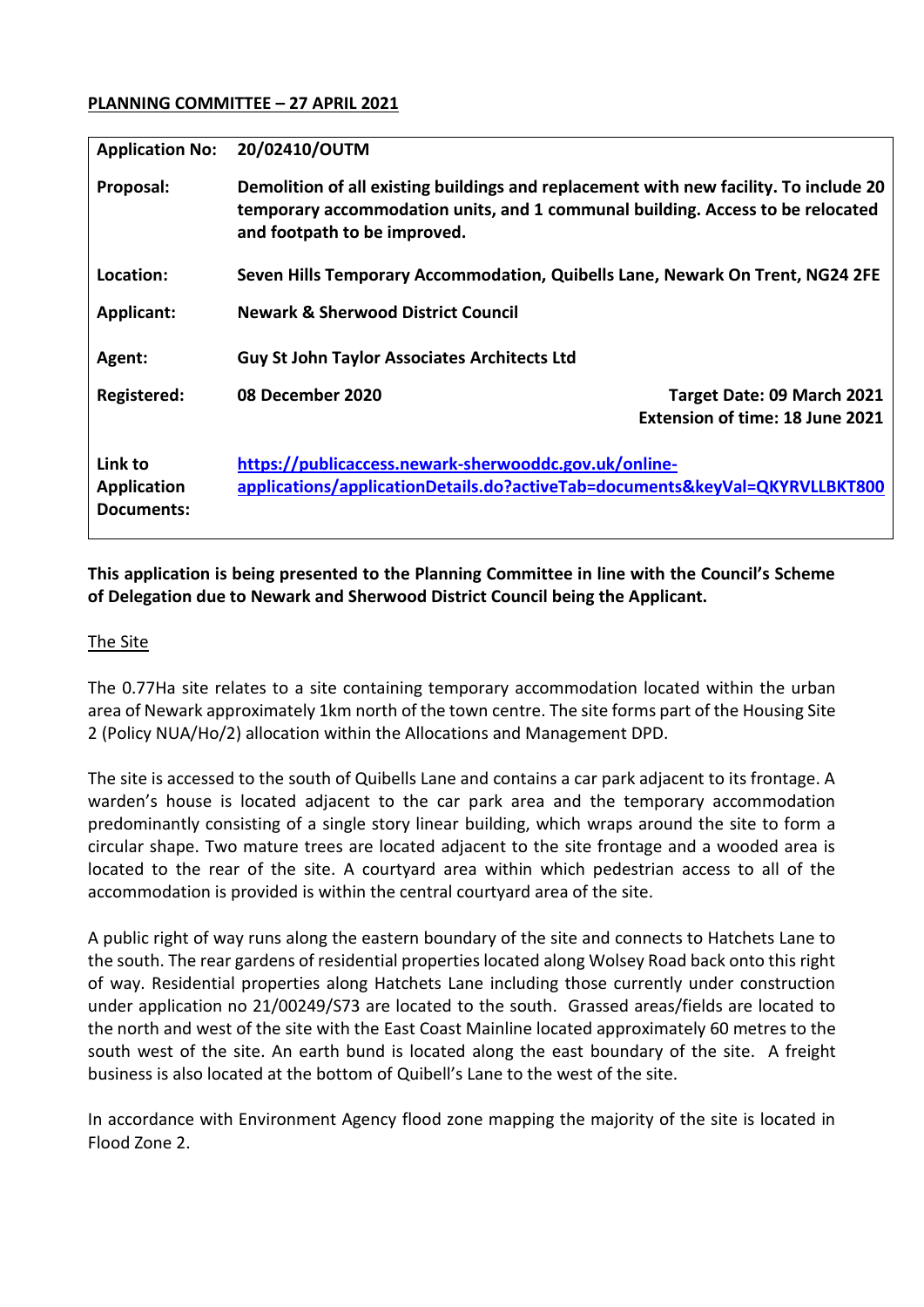## Relevant Planning History

01891483 Accommodation for homeless – 30 bedsits, warden house, stores and communal facilities – permission 08.01.1990

01880968 Erection of 42 houses, garages and associated engineering works – permission 08.03.1989

0181259 Housing development – permission 09.06.1981

### The Proposal

The application seeks outline planning permission with all matters reserved apart from access for the demolition of the existing temporary accommodation comprising 29 units (some of which have already been decommissioned) and replacement with a new facility comprising 20 units and 1 communal building. The site would also have a reception, staff office, meeting room, community room, laundry facility, stores/garaging and an outside play area. The accommodation would be constructed using modular methods of construction (MMC).

The access to the site would be repositioned further to the west of the site. Amended plans have been received during the lifetime of the application to increase the number of proposed parking spaces to 11.

The application is accompanied by the following:

- Tree Survey
- Preliminary Ecological Appraisal
- Drainage Feasibility Assessment Feb 2021
- Design and Access Statement Nov 2020 by Guy Taylor Associates
- Archaeological Desk Based Assessment
- Parking Statement Date 28/01/2021
- Noise Assessment Date 03/03/2021
- 00 100 Site Location Plan
- 19 101 Rev C Proposed Site Plan
- 19 100 Existing Site Plan
- 03 301 Proposed Sketch Floor Plans 1 Storey
- 03 201 Proposed Sketch Floor Plans 2 Storey

### Departure/Public Advertisement Procedure

Occupiers of 33 properties have been individually notified by letter. A site notice has displayed near to the site and a press notice has been published.

### **Planning Policy Framework**

### **The Development Plan**

### **Newark and Sherwood Amended Core Strategy DPD (adopted March 2019)**

- Spatial Policy 1 Settlement Hierarchy
- Spatial Policy 2 Spatial Distribution of Growth
- Spatial Policy 6 Infrastructure for Growth
- Spatial Policy 7 Sustainable Transport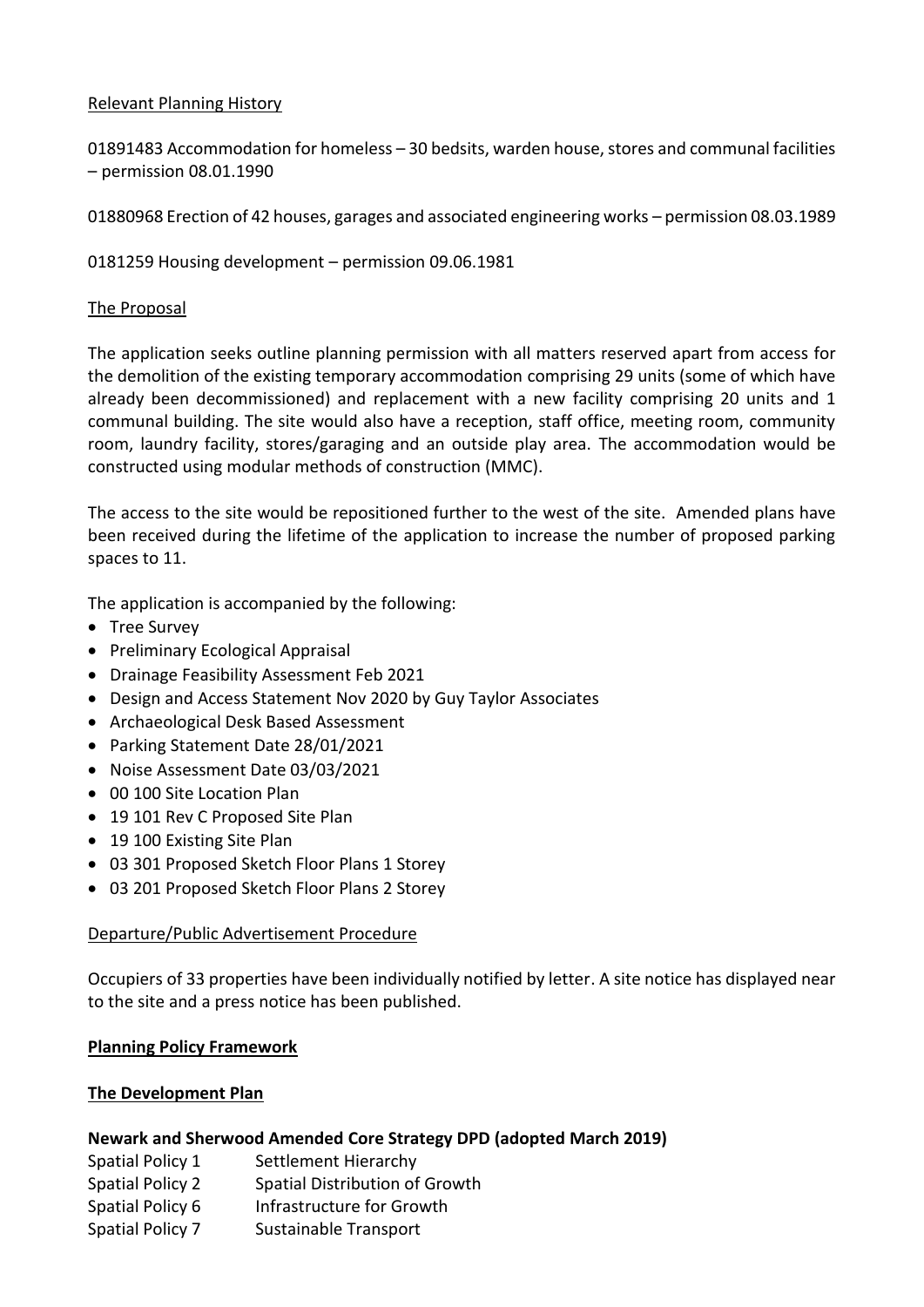| Spatial Policy 8 | Protecting and Promoting Leisure and Community Facilities |
|------------------|-----------------------------------------------------------|
| Core Policy 1    | <b>Affordable Housing Provision</b>                       |
| Core Policy 3    | Housing Mix, Type, and Density                            |
| Core Policy 9    | Sustainable Design                                        |
| Core Policy 10   | Climate Change                                            |
| Core Policy 12   | <b>Biodiversity and Green Infrastructure</b>              |
| NAP1             | Newark Urban Area                                         |
|                  |                                                           |

## **Allocations & Development Management DPD (adopted July 2013)**

Policy DM1 Development within Settlements Central to Delivering the Spatial Strategy Policy DM2 Development on Allocated Sites Policy DM5 Design Policy DM7 Biodiversity and Green Infrastructure Policy DM10 Pollution and Hazardous Materials Policy DM12 Presumption in Favour of Sustainable Development Policy NUA/Ho/2 Newark Urban Area – Housing Site 2

### **Other Material Planning Considerations**

National Planning Policy Framework (NPPF) 2019 National Planning Practice Guidance (NPPG) Online Resource

### Consultations

**Newark Town Council:** No objection.

**Environment Agency –** The site is located fully within flood zone 2 and therefore the LPA can apply national flood risk standing advice (FRSA) in this instance.

**Cadent Gas –** No objection as the Intermediate and high pressure gas pipelines in the area would not be affected by the application.

**Severn Trent Water –** no comments received.

**Trent Valley Internal Drainage Board** – no objection.

**NCC Highways Authority (Highway Safety)** – The applicant has submitted an amended drawing ref. job no. 812.492.15, drawing no. (19)101 rev. C, titled: Proposed Site Plan (Indicative), dated November 2020 and a Parking Statement explaining the proposed levels of off-street parking. On the basis of the available information, the Highway Authority is content with the proposed development subject to a condition relating to the new access design. In coming to this conclusion, the Authority has considered issues of highway access, capacity and safety, parking, servicing and sustainability.

**NCC Public Rights of Way:** Newark Public Footpath No. 27 and Newark Public Footpath No.48 (which runs along Quibbells Lane west beyond the adopted highway portion) are in the vicinity of the proposal.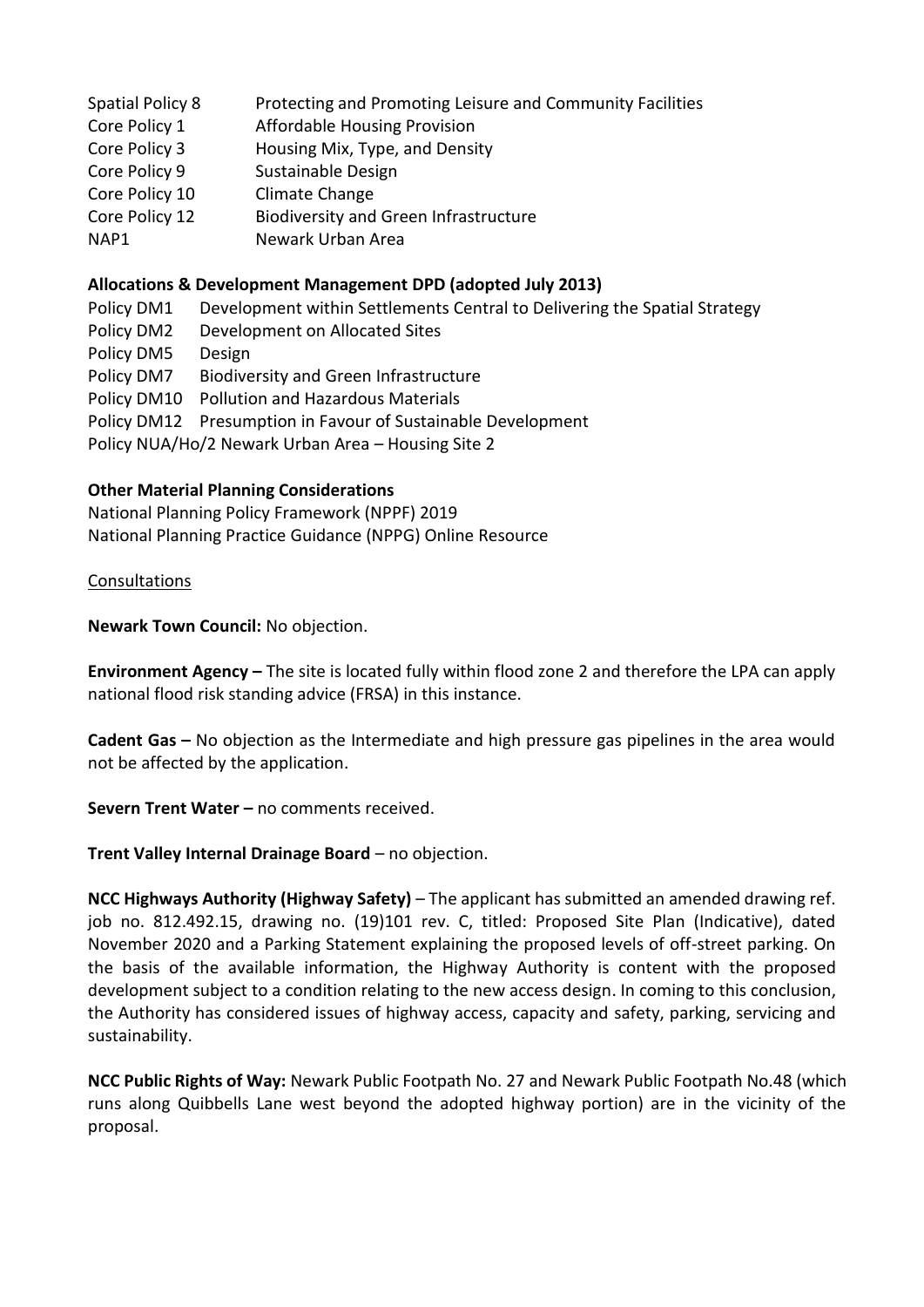

*Extract of the working copy of the Definitive Map* 

The Right of Way Team do not object to the proposed redevelopment however it appears the proposal requires a slight diversion to the line of the Public Footpath. We welcome the applicant's proposal to improve the Public Footpath, details of any surface treatment and path improvements should be controlled by condition.

We also welcome the proposal to reduce the height of the hedgerow to 1m which will improve the feel of the footpath in terms of feeling safer to use. Ongoing hedgerow maintenance should be included in any future grounds maintenance management plan as it will need trimming back regularly to prevent it interfering or obstructing the use of the Right of Way.

We require the applicant to clarify the proposal of lighting the Public Footpath to improved security with regard to the ongoing maintenance. This is not something the Rights of Way Team will take on.

**NCC Lead Local Flood Risk Authority –** No objection subject to a condition requiring the submission of a detailed surface water drainage scheme.

**NSDC Environmental Health (Reactive)** – *Comments received 12.03.2021 (following receipt of Noise Assessment):*

No objection subject to further calculations to confirm the window spec once the design has been finalised.

*Comments received 23.12.2021:* Noise survey required by planning condition to ensure that appropriate internal and external noise levels can be achieved to guarantee the amenity of the future occupants in relation to the close proximity of the railway line and freight business.

**NSDC Archaeology Officer** *-* The potential to encounter archaeological remains on this site is low due mainly to existing disturbance and limited evidence noted in the HER. I've therefore recommended that there is no objection on archaeological grounds to the current proposals and no further archaeological input is required.

**NSDC Tree Officer** – no objection subject to conditions relating to tree protection.

### **No letters of representation have been received from neighbours/interested parties.**

Comments of the Business Manager

### **The Principle of Development**

The National Planning Policy Framework promotes the principle of a presumption in favour of sustainable development and recognises that it is a duty under the Planning Acts for planning applications to be determined in accordance with the development plan.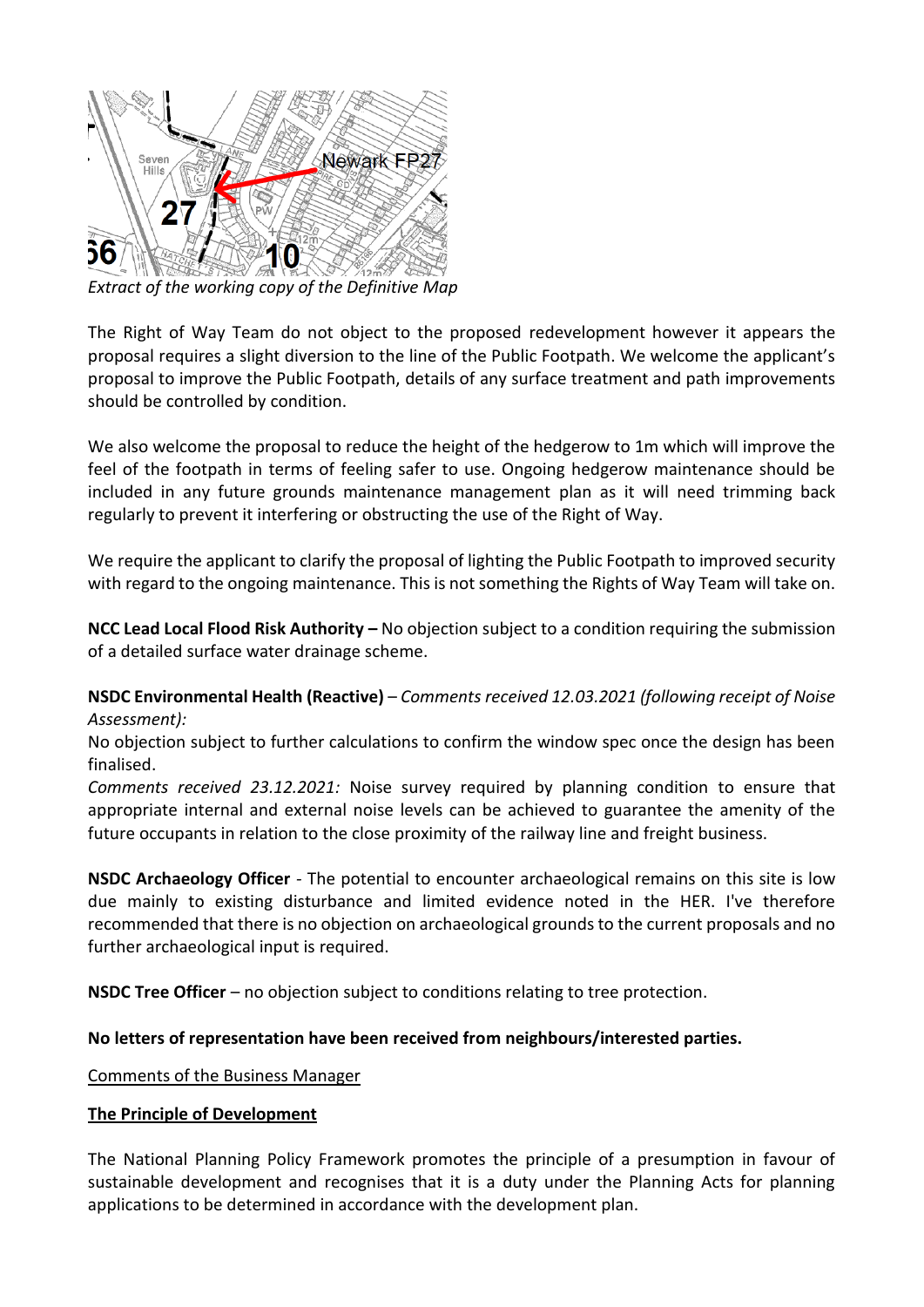The proposal site is located in Newark, a Sub Regional Centre, allocated for development in the Core Strategy (adopted 2019) under Spatial Policy 1 and Spatial Policy 2. The site forms Housing Site 2 as identified in Policy NUA/Ho/2 of the Allocations and Development Management DPD (adopted 2013) for around 86 dwellings. This policy requires:

- The preparation of an appropriate Transport Assessment by the applicant, including improvements to Quibells Lane to adoptable standard, forming part of any planning application;
- The preparation of a Site Specific Flood Risk Assessment by the applicant forming part of any planning application;
- Provision of an appropriate landscaping scheme submitted as part of any planning application to screen the site from the East Coast Main Line;
- Developer contributions towards the elimination of the foot crossing across the East Coast Main Line at Hatchets Lane secured through the planning application process; and
- The investigation of potential archaeology on the site and ay necessary post-determination mitigation measure secured by condition on any planning consent reflecting the high archaeological potential of the site.

The policy also states that development of the site should only occur once the Council has made suitable alternative provision for the existing homeless hostel in line with the requirements of Spatial Policy 8.

The site forms a small part of the NUA/Ho/2 allocation. As part of the review of the Allocations and Development Management DPD, I have been advised by Planning Policy colleagues that they are aware of changes in the deliverability of the allocation as currently proposed insofar as the allocation would be need to be reduced in size as consideration was being given to replacing the homeless accommodation on site rather than relocating it. This application is for the replacement of the facility on site and would result in the area available for housing being reduced.

Whilst these amendments to the allocation policy are already in the public realm, they have yet to progress to a more formal stage where they can be given significant weight in the overall planning balance. As the Homeless Hostel is a Sui Generis use as opposed new dwellings required by the policy, the proposed development is considered to represent a departure to the Development Plan. However, the current use is a vital facility and its replacement in situ would provide more suitable accommodation than is currently available. In addition, sufficient allocations remain in the Plan to provide for well in excess of the minimum housing requirement over the Plan period and the LPA is confident of a robust five year land supply. Amendments to the policy to reflect this will likely occur through the review of the A&DM DPD.

The proposed replacement of the existing facility would also be in accordance with the aims of Spatial Policy 8 as it seeks to provide an enhanced community facility to meet identified needs of the community.

As such, the principle of development on this site is considered acceptable having regard to the other material planning consideration and subject to an assessment of all site-specific considerations (including those required by the site allocation policy) set out below.

# **Impact on Visual Amenity Including Impact on the Setting of the Public Right of Way**

Core Policy 9 requires new development proposals to demonstrate a high standard of sustainable design that both protects and enhances the natural environment. Policy DM5 requires the local distinctiveness of the District's landscape and character of built form to be reflected in the scale, form, mass, layout, design, materials and detailing of proposals for new development. The NPPF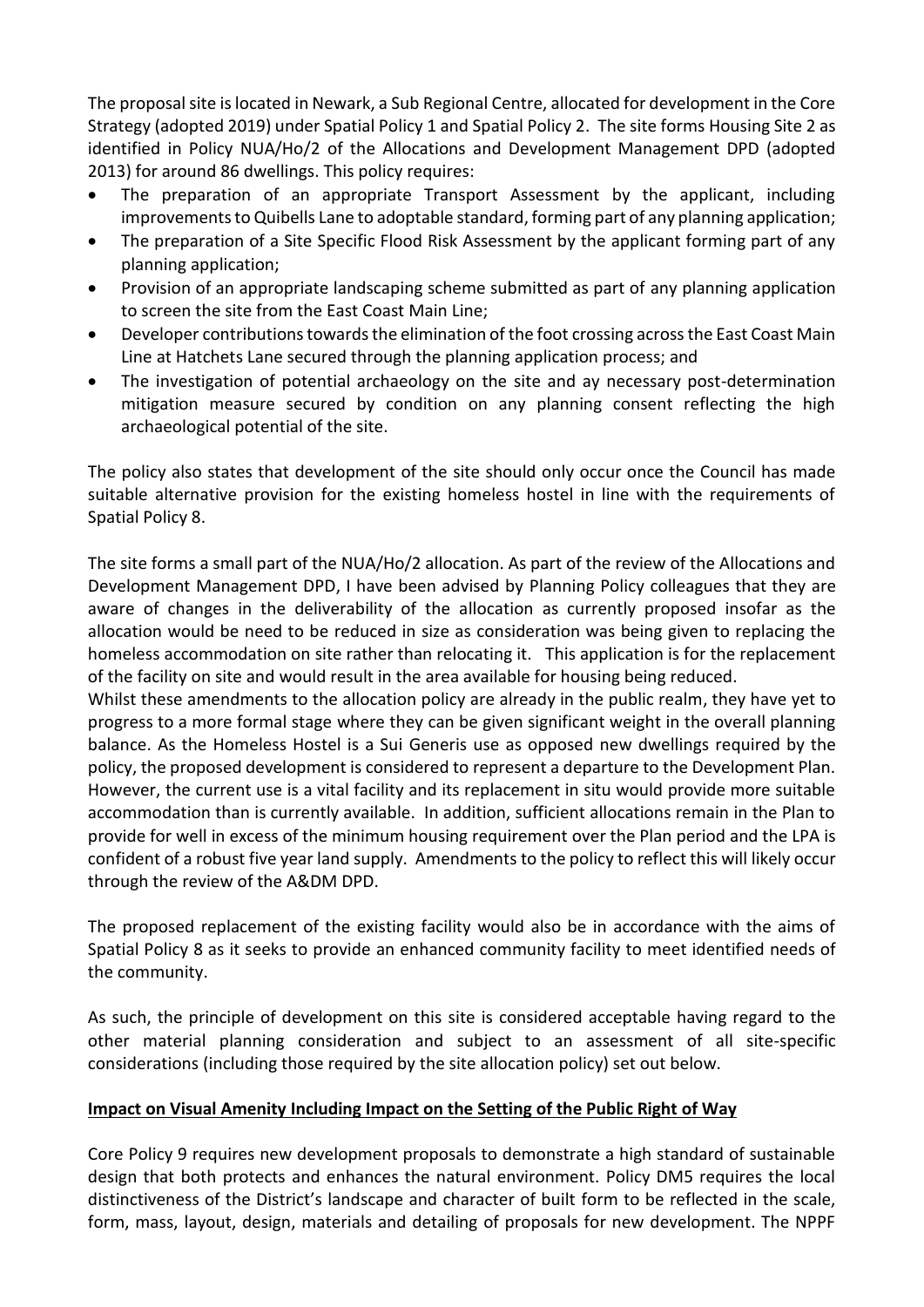supports development that makes efficient use of land, taking into account a number of factors including the identified need for different types of housing and the importance of securing welldesigned, attractive and healthy places.

Policy DM5 requires the local distinctiveness of the District's landscape and character of built form to be reflected in the scale, form, mass, layout, design, materials and detailing of proposals for new development. The NPPF supports development that makes efficient use of land, taking into account a number of factors including the identified need for different types of housing and the importance of securing well-designed, attractive and healthy places.

The submitted Design and Access Statement confirms that the existing facility experiences existing issues in relation to security and construction quality including lack of privacy, natural light and facilities within the individual units. The proposed illustrative Site Plan would comprise a more legible entrance area, the opening up of the adjacent footpath to improve security, a resident's hub and two block of accommodation units. One block would be two storey and contain 10 x 1-bed units and the other block would be single storey and contain  $10 \times 1-3$  bed family units. A communal courtyard would be located in between the units. The woodland area to the south of the site would be opened up to provide an additional amenity space for the residents. Like with the existing layout, the proposed parking would be located to the front of the site.

The illustrative Site Plan shows that the proposed building would largely be located on the footprint of the buildings to be demolished. The indicative height of the proposed dwellings is also considered acceptable. The detailed layout, scale, appearance and landscaping are matters to be considered at the reserved matters stage. I consider the proposed illustrative Site Plan to demonstrate a quantum of development that is acceptable in both visual amenity terms and indicative details provided demonstrate a layout which could improve the current design and public realm of the site. Policy NUA/Ho/2 requires the provision of an appropriate landscaping scheme submitted as part of any planning application to screen the site from the East Coast Main Line and the illustrative Site Plan indicates sufficient area for new boundary planting is achievable. Overall, the outline details submitted are considered acceptable and in compliance with Core Policy 9 and Policy DM5 of the DPD. It is recommended that the development should be conditioned to require that the reserved matters applications broadly reflect the submitted illustrative Site Plan.

### **Impact on Residential Amenity**

Policy DM5 of the DPD states that development proposals should ensure no unacceptable reduction in amenity including overbearing impacts and loss of privacy upon neighbouring development. The NPPF promotes 'an effective use of land in meeting the need for homes and other uses, while safeguarding and improving the environment and ensuring safe and healthy living conditions'.

The detailed design and layout are matters to be considered at the reserved matters stage. However, it is still necessary to be assured that the illustrative Site Plan indicates a quantum of development that is considered acceptable in residential amenity terms at the outline planning stage. The application site is located in a mixed-use area close to a railway line and freight business.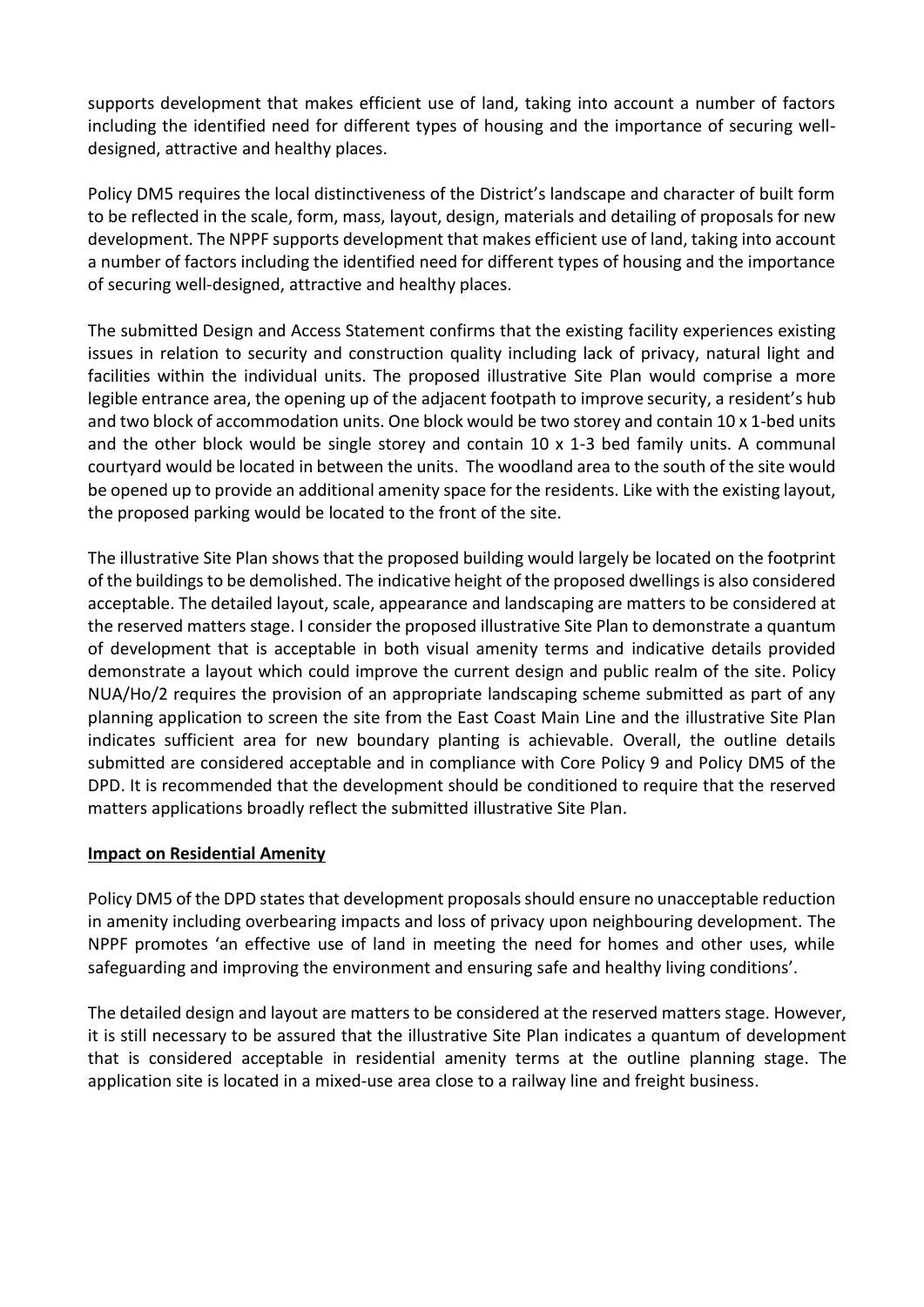#### *Noise*

Noise sources at the proposed development site consist of road traffic along A46, trains and nearby freight business. The submitted Noise Assessment confirms that no specific noise was directly attributable to the freight businesses and the dominant noise sources were road traffic and rail traffic when passing close by.

The LAFmax level specified in BS8233 for railway events is 44dB for single events during the evening for sleep disturbance in bedrooms, 45dB LAFmax under WHO guidelines. The worst case night time noise level recorded at the site (free field) as a LAFmax, value of 67 dB LAFmax was identified.

However, with mitigation through the installation of standard double glazing and standard trickle vents, the internal noise levels are estimated to be reduced from 57 dB LAeq,16hr at the façade of a proposed dwelling (with no bund) to interior levels of 31 dB LAeq,16hr within habitable rooms during the day. This level is within the desirable category of <35dB during the day. At night, environmental noise in bedrooms facing the railway and A46 would be reduced from 67 dB LAeq,8hr to interior levels of 23 dB LAeq,8hr with maximum individual noise events reduced from 67 dB LAFmax to 39 dB LAFmax. Both of these levels are also within the desirable category of <30dB and <45dB respectively.

With windows open, internal LAeq and LAmax noise levels during the day and night time within some of the habitable rooms (those that may face towards the railway) may exceed the recommended target levels when trains pass. The inability for some of future occupants to open some of their windows without experiencing higher than recommended noise levels is a negative factor to be considered albeit Paragraph 6 of NPPG states that a suitable alternative means of ventilation is likely to be necessary if the proposed mitigation relies on windows being kept closed most of the time. It does not state that use of such mitigation would be unacceptable in principle. I therefore have no reason to doubt that the proposed vents would not work effectively to minimise the need to open windows in any event. This is regardless of whether or not the frequency of trains increase in the future.

I note the proposed units would be located in a similar position to the existing units and the redevelopment of the site would hopefully result in an improvement to the noise levels experienced by existing occupiers. I also note nature of the accommodation is temporary and as such, the noise levels experienced would be temporary.

In addition, the BS8233 Guidelines states:

'*In higher noise areas, such as city centres or urban areas adjoining the strategic transport network, a compromise between elevated noise levels and other factors, such as the convenience of living in these locations or making efficient use of land resources to ensure development needs can be met, might be warranted. In such a situation, development should be designed to achieve the lowest practicable levels in these external amenity spaces, but should not be prohibited*'.

The noise level in the courtyard is calculated to be 47dB LAeq,16hr which meets the BS8233 criterion of 55dB for outdoor living areas. There is an earth bund some 2.5-3m high to the west of the existing units, which would also be retained to offer partial acoustic protection.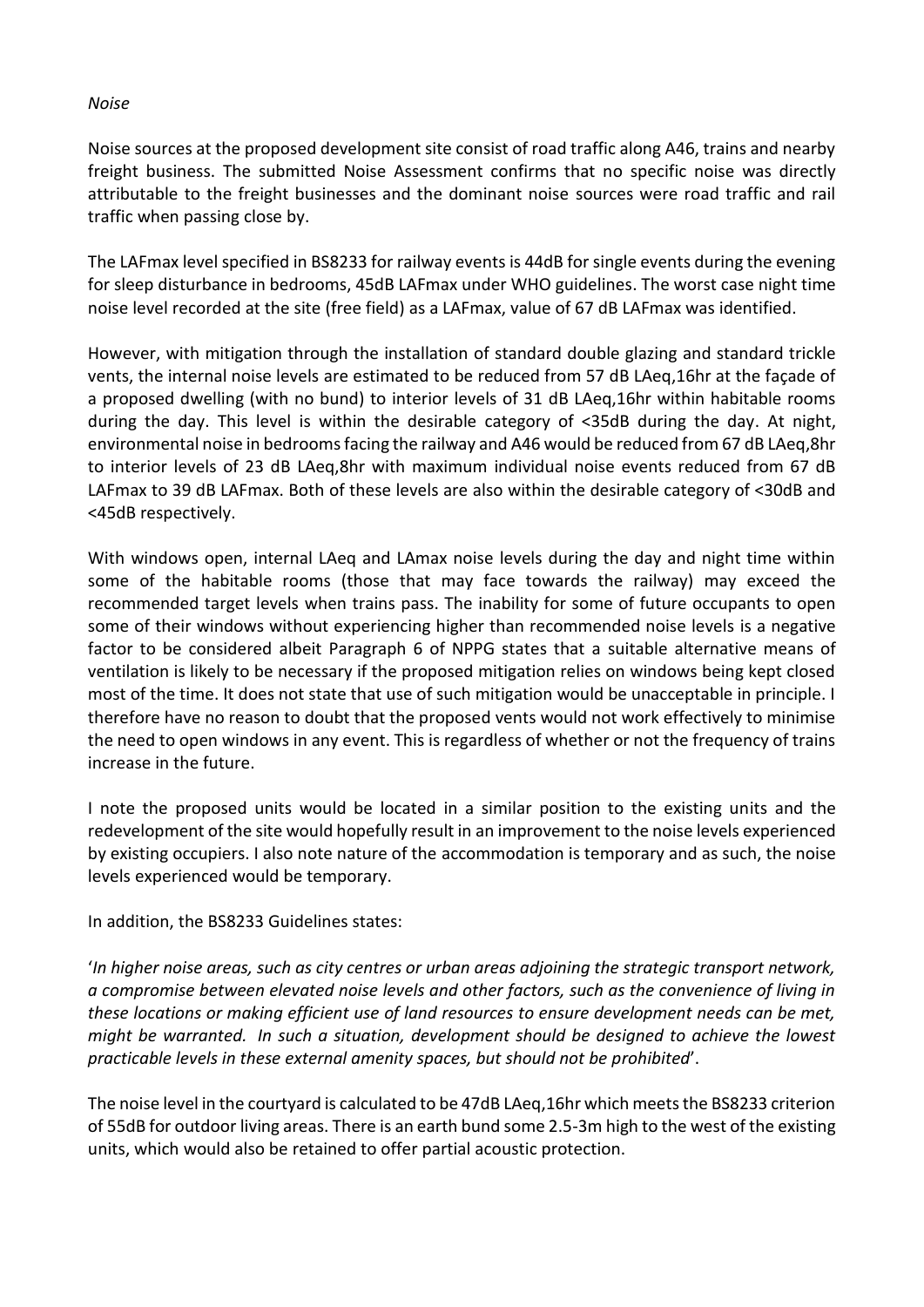As the submitted details are only illustrative at this stage, it is recommended that a further Survey is undertaken at the reserved matter stage to confirm the mitigation measures outlined are sufficient. It is recommended that this be required by planning condition.

*Other*

The illustrative Site Plan shows that adequate separation distances between the existing and proposed dwellings are achievable so as to ensure no unacceptable overlooking or overbearing impacts.

*Summary*

Having carefully assessed the scheme it is considered that taking all matters including proposed noise mitigation measures that can be assessed in more detail at reserved matters stage, the proposal would have no unacceptable impacts upon the amenity of future occupiers of the proposed accommodation or dwellings adjacent to the application site in accordance with the Policy DM5 of the Allocations and Development Management DPD.

## **Impact on Flood Risk and Drainage**

Core Policy 10 requires development to be adequately drained and Policy DM5 relates to flood risk and water management. The NPPF states when determining planning applications the Local Planning Authority should ensure flood risk is not increased elsewhere. It is stated that decision makers should only consider development appropriate in areas at risk of flooding where, informed by a site specific flood risk assessment following the sequential test and if required the Exception Test, unless there are overriding reasons to prefer a different location and development is appropriately flood resilient and resistant.

The site is located within flood zone 2 and the proposed development is defined as 'more vulnerable' within Table 2 of the Technical Guidance to the NPPF.

A Flood Risk Assessment (FRA) has been submitted with the application. This contends that the site is in reality shown to lie entirely within Flood Zone 1 when assessing detailed model outputs provided by the Environment Agency. The nearby floodplain of the River Trent is contained away from the site owing to the local topography and land use; namely the nearby railway line. I am aware of similar conclusions being made in relation to flood modelling work undertaken on behalf of the Council.

Even so, it is considered appropriate to assess the application based on the existing EA mapping given that the they have not in my knowledge confirmed that the site is indeed located in flood zone 1. As such, I consider it necessary to consider whether or not the application of the sequential test is required. As an allocated site, a sequential test is not normally required. However, as referred to in the principle of development, the application is considered to represent a departure given that the allocation policy assumed that the homeless hostel would be located off site as opposed to being located on site. Taking a pragmatic view however, the site is a replacement facility it is not reasonable to suggest an existing facility should be located elsewhere on flood risk grounds alone. In addition, I am aware that alternative sites may have been explored by the Council but none have been progressed as being preferable to the existing site.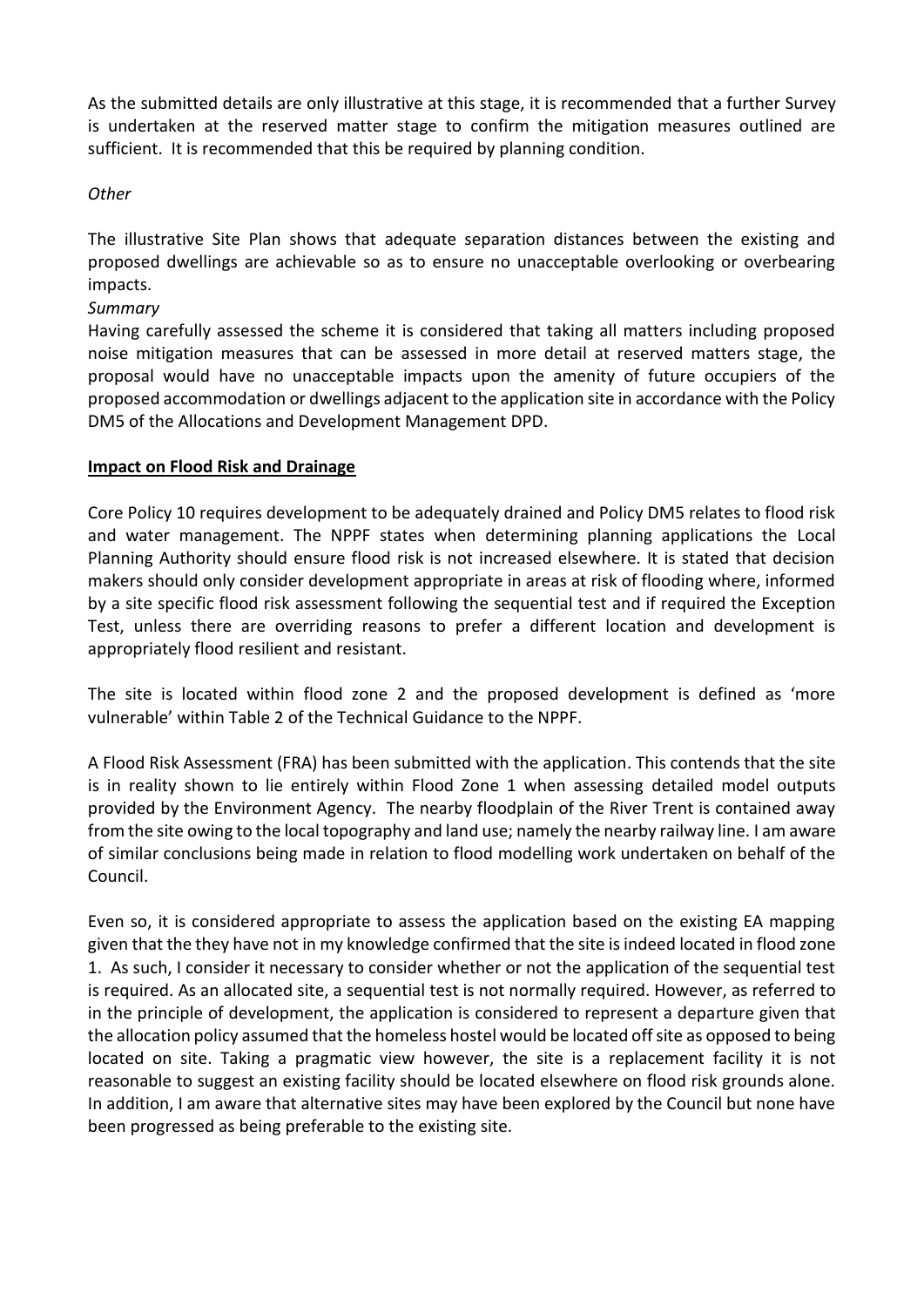In relation to proposed mitigation, the FRA recommend that finished floor levels are set at least 150mm above external levels to minimise the risk of flooding. Providing the mitigation measures discussed are implemented, it is considered that the risk of flooding to the site and adjacent land would be minimal.

A Drainage Feasibility Assessment to consider surface water impacts has also been submitted to address the original comments raised by the Lead Local Flood Authority (LLFA) to ensure a robust surface water strategy. Surface water management from hardstanding is currently via a network of gullies and drains which are likely to drain to a nearby surface water sewer or soakaway. It is proposed that drainage be improved as part of the redevelopment scheme. Soakage testing should be considered further during detailed design to ensure the appropriate use and design of soakage systems. Given the limited space on site, the use of above ground SuDS would be limited albeit it is intended that the perimeter of the site could contain a swale to intercept exceedance rainfall. Additional value could be provided through the construction of a bioretention system (raised planters or tree pits).

The LLFA raises no objection to the amended Drainage Feasibility Assessment subject to a condition requiring detailed drainage plans being submitted and approved by the Local Planning Authority prior to the commencement of development. Subject to this condition and a condition requiring levels to be in accordance with those recommended in the submitted Flood Risk Assessment, I am satisfied that the proposed development would not result in any increased flood risk and would proactively manage surface water in accordance with the requirements of Policy DM5 and Core Policy 9.

## **Impact on Highways**

Spatial Policy 7 indicates that development proposals should be appropriate for the highway network in terms of the volume and nature of traffic generated and ensure the safety, convenience and free flow of traffic using the highway are not adversely affected; and that appropriate parking provision is provided. Policy DM5 of the DPD requires the provision of safe access to new development and appropriate parking provision.

Policy NUA/Ho/2 requires 'the preparation of an appropriate Transport Assessment by the applicant, including improvements to Quibells Lane to adoptable standard, forming part of any planning application; and 'developer contributions towards the elimination of the foot crossing across the East Coast Main Line at Hatchets Lane secured through the planning application process'.

The foot crossing across the East Coast Main Line at Hatchets Lane has already been eliminated and so no developer contributions are required in this respect.

Access and egress to and from the site is via Quibell's Lane. The proposal seeks to alter the position of the existing access to and from the site to the western corner of the northern boundary. A dedicated parking area is proposed with 11 marked spaces, along with secure cycle storage for each unit. The full comments of the Highways Officer are set out above under consultation responses. Following the submission of a Parking Statement, the Highways Officer raise no objection to the proposal subject to a condition relating to access design.

I am therefore satisfied that the proposed access and parking arrangements would meet the requirements of Policy NUA/Ho/2 and would not result in any adverse impact upon highway safety in accordance with Spatial Policy 7 of the Core Strategy.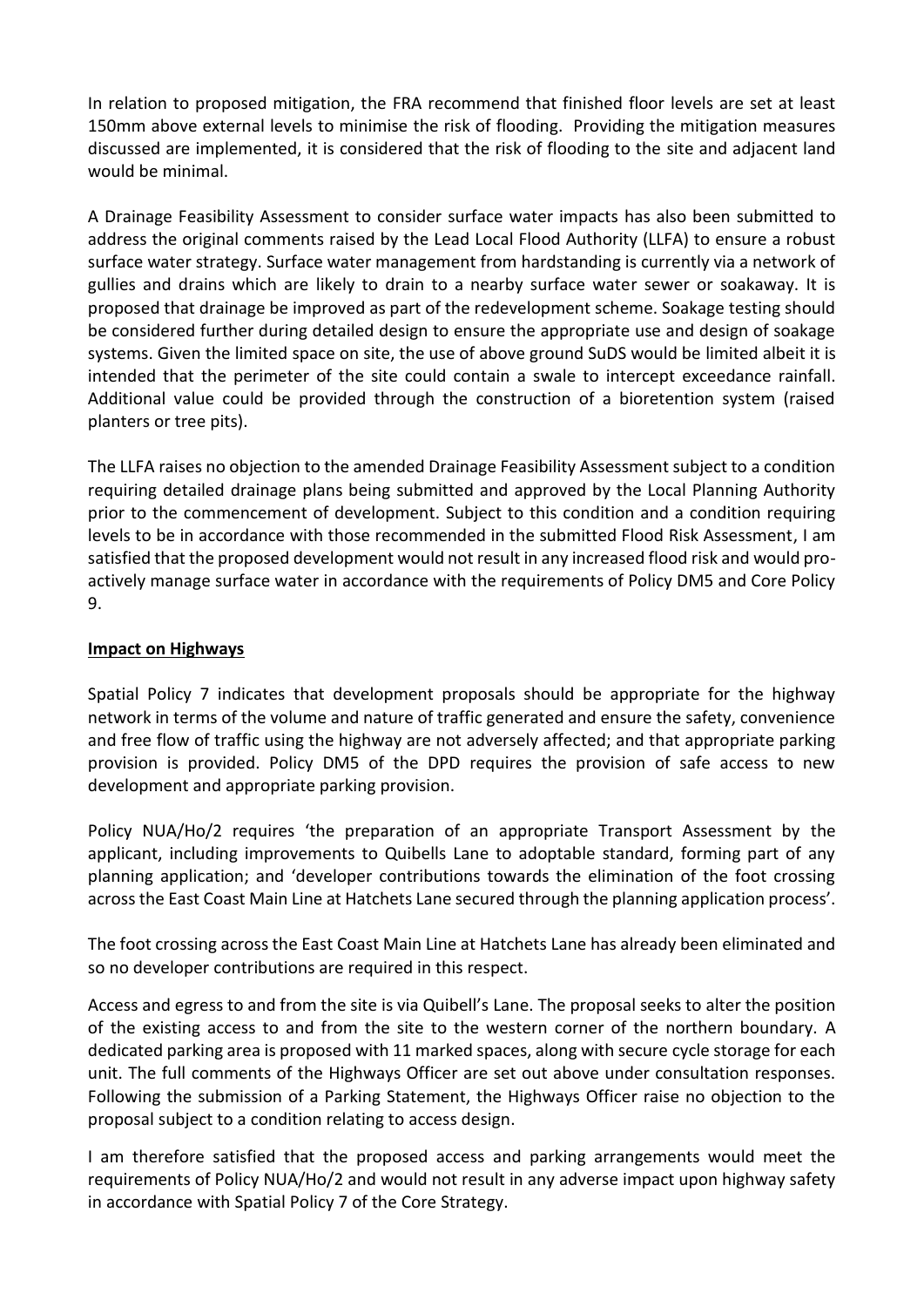## **Impact on Ecology and Trees**

Core Policy 12 of the Core Strategy seeks to secure development that maximises the opportunities to conserve, enhance and restore biodiversity. Policy DM5 of the DPD states that natural features of importance within or adjacent to development sites should, wherever possible, be protected and enhanced. Paragraph 118 of the NPPF includes that opportunities to incorporate biodiversity in and around developments should be encouraged.

# *Ecology*

I am mindful that the NPPF states at paragraph 175 that if significant harm to biodiversity resulting from a development cannot be avoided (through locating on an alternative site with less harmful impacts), adequately mitigated, or, as a last resort, compensated for, then planning permission should be refused. Equally, I am aware that paragraph 99 of Government Circular 06/2005 states that:

*"It is essential that the presence or otherwise of protected species, and the extent that they may be affected by the proposed development, is established before the planning permission is granted, otherwise all relevant material considerations may not have been addressed in making the decision. The need to ensure ecological surveys are carried out should therefore only be left to coverage under planning conditions in exceptional circumstances…"*

A Preliminary Ecological Appraisal and Protected Species Survey have been submitted with the application. This indicates that the proposed development has the potential to impact on roosting bats should they be present and to disrupt local bat activity. It therefore recommends that further nocturnal surveys area undertaken between May and August. It also recommends that any site clearance should avoid bird-nesting season (March – September inclusive) and ecological enhancement e.g. bat and bird boxes should be incorporated into the proposed scheme – these are measures that can be required by planning condition.

In relation to bats, Local Planning Authorities are required to consider the likelihood of a license (required if bats are found) being granted when determining a planning application and would need to have in mind the three tests set out in Regulation 55 of The Conservation of Habitats and Species Regulations 2017 if required, namely:

- i. The consented operation must be for "preserving public health or public safety or other imperative reasons of overriding public interest including those of a social or economic nature and beneficial consequences of primary importance for the environment"; and
- ii. There must be "no satisfactory alternative"; and
- iii. The action authorised "will not be detrimental to the maintenance of the population of the species concerned at a favourable conservation status in their natural range".

It is therefore considered appropriate that these nocturnal surveys take place before a decision is issued so that the full extent of impact and required mitigation measures are known upfront. As such, the Applicant has commissioned that these surveys are undertaken prior to the issuing of a decision on the planning application. As such, Members will note that the resolution to Planning Committee includes a clause which states that should Members be minded to approve the application, this should first be subject to confirmation that delegated authority is given to Authorised Officers to await and assess the results of the surveys and to impose the addition of any planning conditions with regards to bat mitigation as required.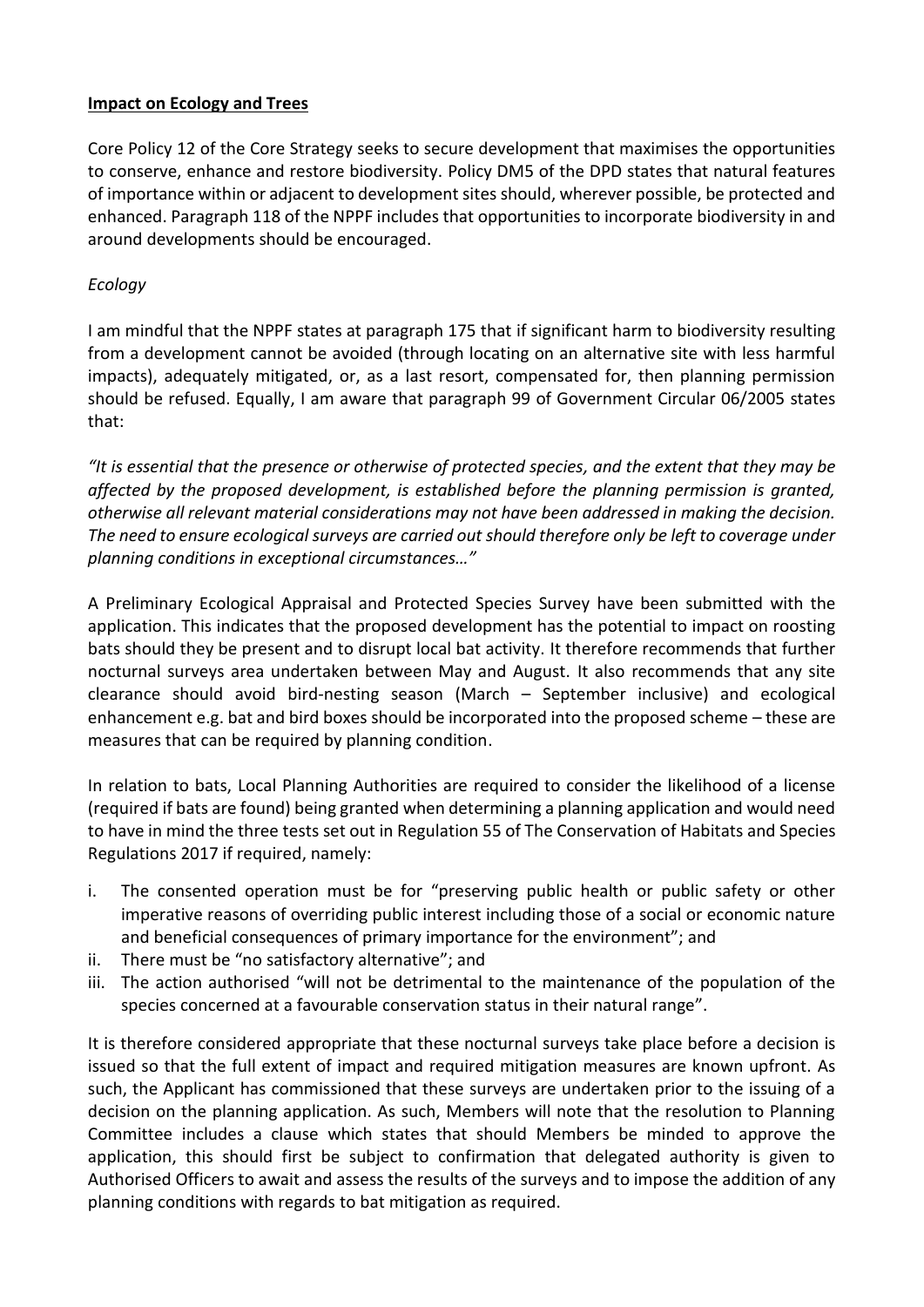## *Trees and Hedgerow*

The submitted Tree Survey identifies a total of 30 individual trees, 1 tree group and 4 hedgerows. The majority of the woodland to the south of the site would be retained, although small pathway leading through vegetative bund into woodland for resident recreation is proposed. A portion of H4 may also require removal to facilitate proposals. The proposed development would require the removal of 3 category C trees with some minor pruning back of the hedgerow (adjacent to the public right of way) anticipated. The Tree Survey states that the tree losses are considered to be a very minor within the context of the site with no significant loss of arboricultural value or public amenity expected. The Tree Officer raises no objection to the planning application on this basis subject to condition relating to tree protection.

Details of landscape is a matter reserved for subsequent approval. On this basis, the precise level of tree removal is not to be agreed at this stage and I would recommend a condition be imposed to ensure further details and justification for loss is submitted at reserved matters stage. A landscape scheme would mitigate for any essential tree loss.

Notwithstanding the issue in relation to outstanding bat surveys, overall it is considered that subject to conditions, no adverse ecology impacts or tree loss impacts without appropriate mitigation would result from the proposal in accordance with Core Policy 12 and Policies DM5 and DM7 of the DPD.

## Archaeology

Core Policy 14 of the Core Strategy requires the continued preservation and enhancement of the District's heritage assets including archaeological sites. Policy DM9 of the DPD states that where proposals are likely to affect sites of significant archaeological potential, the applicant is required to submit an appropriate desk based assessment. Policy NUA/Ho/2 requires '*the investigation of potential archaeology on the site and ay necessary post-determination mitigation measure secured by condition on any planning consent reflecting the high archaeological potential of the site*'.

An Archaeological Desk Based Assessment has been submitted with the application. The potential to encounter archaeological remains on this site is low due mainly to existing disturbance and limited evidence noted in the Historic Environment Record. The Archaeology Officer raises no objection to the development and has advised that no further archaeological input is required. Overall, it is not considered that the proposed development would result in an adverse impact upon archaeological remains.

# **Conclusion**

Given the site's allocation as part of the policy NUA/Ho/2 the principle of redeveloping the site is accepted in principle. Whilst this policy assumed the relocation of the Homeless Hostel off site rather than on site, the current use is a vital community facility and its replacement in situ would provide more suitable accommodation than is currently available. The presumption in favour of sustainable development within the NPPF and reflected in Policy DM12 is also acknowledged. In terms of decision making this presumption means approving developments that accord with the development plan without delay.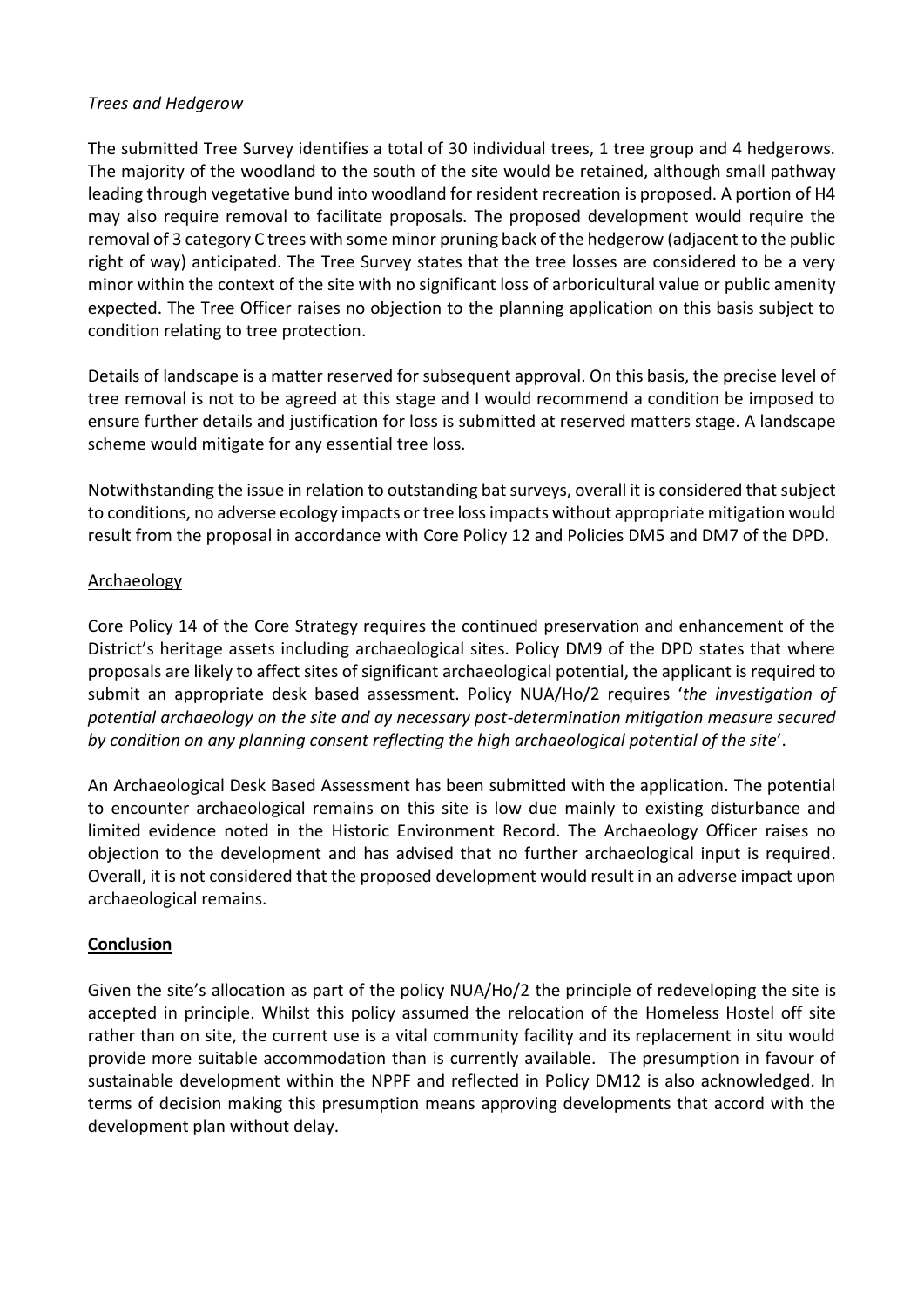Detailed matters (other than access) are matters for subsequent approval. Based on the indicative site plan submitted with the application it is considered that the highways, noise, flood risk, drainage, tree loss, archaeology and design impacts of the proposal can be acceptable subject to planning conditions.

In relation to ecology, further surveys are required to establish whether or not any mitigation measures are required which may affect the indicative site layout. The recommendation below is therefore subject to the further ecology survey work as required by the submitted Ecology Report being undertaken prior to the issuing of a decision.

Subject to these requirements and the conditions below, the recommendation is for approval.

# **RECOMMENDATION**

**That outline planning permission is granted subject to:** 

- **(a) the conditions shown below; and**
- **(b) (i) the further bat nocturnal surveys as required by the submitted Ecology Reports being undertaken before the decision notice is issued;**
	- **(ii) consideration of the survey results and need to mitigate impacts appropriately and imposition of any additional ecology related condition(s) be agreed by the Authorised Officer.**

# **Conditions**

01

Applications for approval of reserved matters shall be made to the local planning authority not later than three years from the date of this permission.

The development hereby permitted shall begin not later than two years from the date of approval of the last of the reserved matters to be approved.

Reason: To comply with the requirements of Section 51 of the Planning and Compulsory Purchase Act 2004.

02

Details of the appearance, landscaping, layout and scale ('the reserved matters') shall be submitted to and approved in writing by the Local Planning Authority before development begins and the development shall be carried out as approved.

Reason: This is a planning permission in outline only and the information required is necessary for the consideration of the ultimate detailed proposal.

03

Reserved matter submissions for any phase or any use shall be substantively in accordance with Drawing No 19 101 Rev C Proposed Site Plan and Design and Access Statement Nov 2020 by Guy Taylor Associates.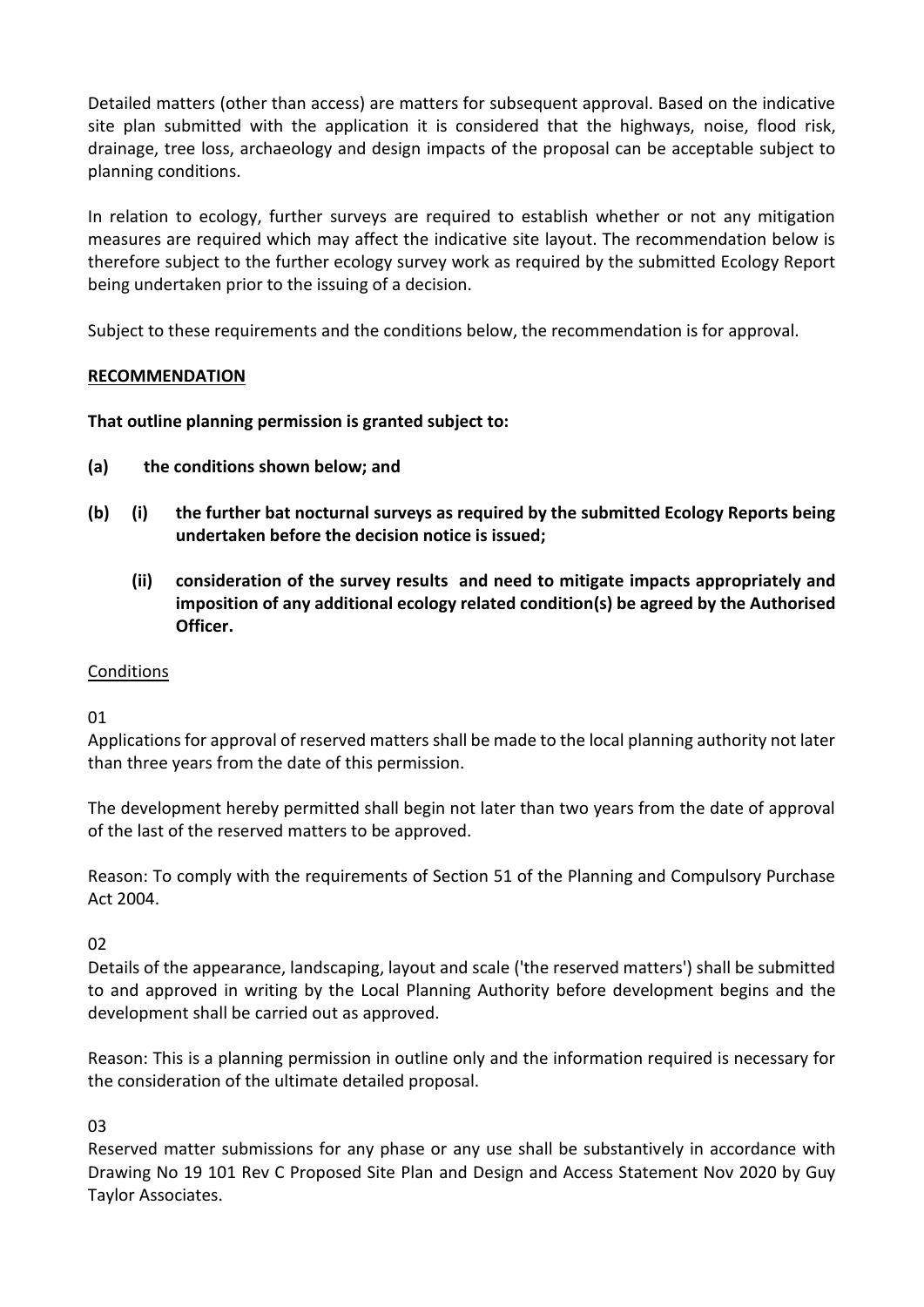Reason: To ensure that the site is developed in a satisfactory manner and for the avoidance doubt.

04

The reserved matters application(s) shall be accompanied by an updated arboricultural method/impact statement and scheme for the protection of retained trees/hedgerows. The application shall be designed to retain existing trees on site where possible and where trees are to be removed justification for their loss shall be provided. Scheme details shall include:

- a) A plan showing details and positions of the ground protection areas.
- b) Details and position of protection barriers.
- c) Details and position of underground service runs and working methods employed should these runs be within the designated root protection area of any retained tree/hedgerow on or adjacent to the application site.
- d) Details of any special engineering required to accommodate the protection of retained trees/hedgerows (e.g. in connection with foundations, bridging, water features, hard surfacing).
- e) Details of construction and working methods to be employed for the installation of drives and paths within the root protection areas of any retained tree/hedgerow on or adjacent to the application site.
- f) Details of working methods to be employed with the demolition of buildings, structures and surfacing within or adjacent to the root protection areas of any retained tree/hedgerow on or adjacent to the application site.
- g) Details of any scaffolding erection and associated ground protection within the root protection areas
- h) Details of timing for the various phases of works or development in the context of the tree/hedgerow protection measures.

All works/development shall be carried out in full accordance with the approved tree/hedgerow protection scheme.

Reason: To preserve and protect existing trees and new trees which have and may have amenity value that contribute to the character and appearance of the area.

05

The reserved matters submission shall include the submission of full details of both hard and soft landscape works for that phase and a programme for their implementation. This submission shall include:

- Hard landscaping details shall include car parking layouts and materials, materials for other vehicle and pedestrian access and circulation areas, minor artefacts and structures for example, furniture, refuse or other storage units, play equipment, signs, lighting etc.
- Soft landscaping details shall include planting plans, written specification (including cultivation and other operations associated with plant and grass establishment) and schedules of plants, including species, numbers and densities together with clear annotations as to existing trees and hedgerows that would be retained plus proposed finished ground levels or contours. The scheme shall be designed so as to enhance the nature conservation value of the site, including the use of locally native plant species.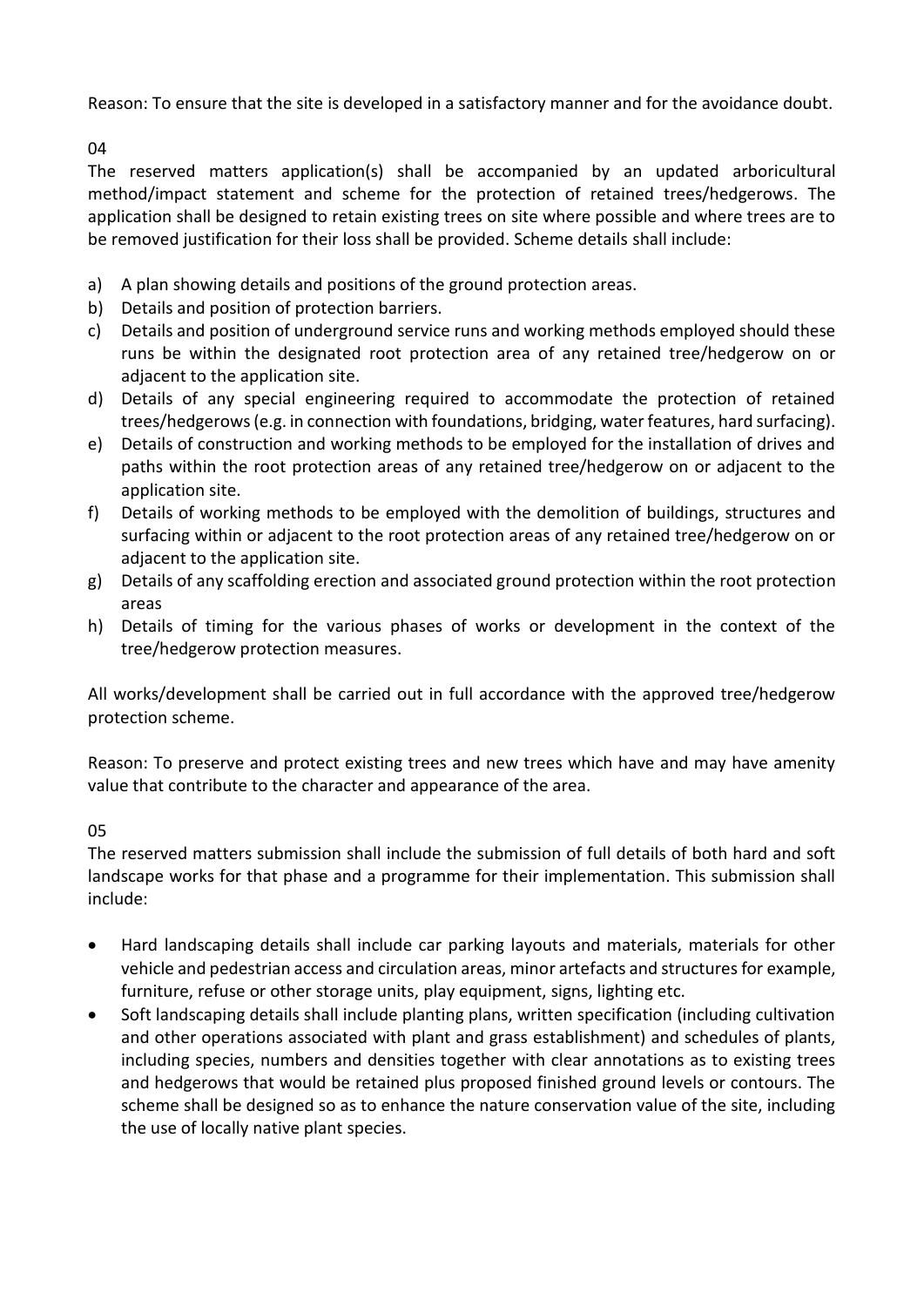The approved landscaping scheme shall be carried out within 6 months of the first occupation of any building. If within a period of 7 years from the date of planting any tree, shrub, hedgerow or replacement is removed, uprooted, destroyed or dies then another of the same species and size of the original shall be planted at the same place.

Reason: In the interests of visual amenity and biodiversity, to ensure that trees and hedgerows to be lost as a result of development is properly and commensurately mitigated with replacements.

# 06

The following activities must not be carried out under any circumstances.

- a) No fires to be lit on site within 10 metres of the nearest point of the canopy of any retained tree/hedgerow on or adjacent to the proposal site.
- b) No equipment, signage, fencing etc shall be attached to or be supported by any retained tree on or adjacent to the application site,
- c) No temporary access within designated root protection areas without the prior written approval of the Local Planning Authority.
- d) No mixing of cement, dispensing of fuels or chemicals within 10 metres of any retained tree/hedgerow on or adjacent to the application site.
- e) No soak- aways to be routed within the root protection areas of any retained tree/hedgerow on or adjacent to the application site.
- f) No stripping of top soils, excavations or changing of levels to occur within the root protection areas of any retained tree/hedgerow on or adjacent to the application site.
- g) No topsoil, building materials or other to be stored within the root protection areas of any retained tree/hedgerow on or adjacent to the application site.
- h) Reason: To preserve and protect trees.

# 07

No development shall be commenced until a scheme for ecological enhancements has been submitted to and approved in writing by the Local Planning Authority. This could include (but shall not be limited to) bird and bat boxes at appropriate points within the site. This shall also include details of a timetable for implementation of the enhancements. The scheme shall thereafter be implemented in accordance with the approved scheme.

Reason: In order to provide ecological enhancements in the interest of biodiversity.

# 08

No part of the development hereby approved shall commence until a detailed surface water drainage scheme based on the principles set out in the approved RammSanderson Drainage Feasibility Assessment document ref RSE 4084 03 V1 dated February 2021 has been submitted to and approved in writing by the Local Planning Authority. The scheme shall be implemented in accordance with the approved details prior to completion of the development. The scheme to be submitted shall:

- Demonstrate that the development will use SuDS throughout the site as a primary means of surface water management and that design is in accordance with CIRIA C753.
- Limit the discharge rate generated by all rainfall events up to the 100 year plus 40% (for climate change) critical rain storm 5 l/s rates for the developable area.
- Provision of surface water run-off attenuation storage in accordance with 'Science Report SCO30219 Rainfall Management for Developments' and the approved FRA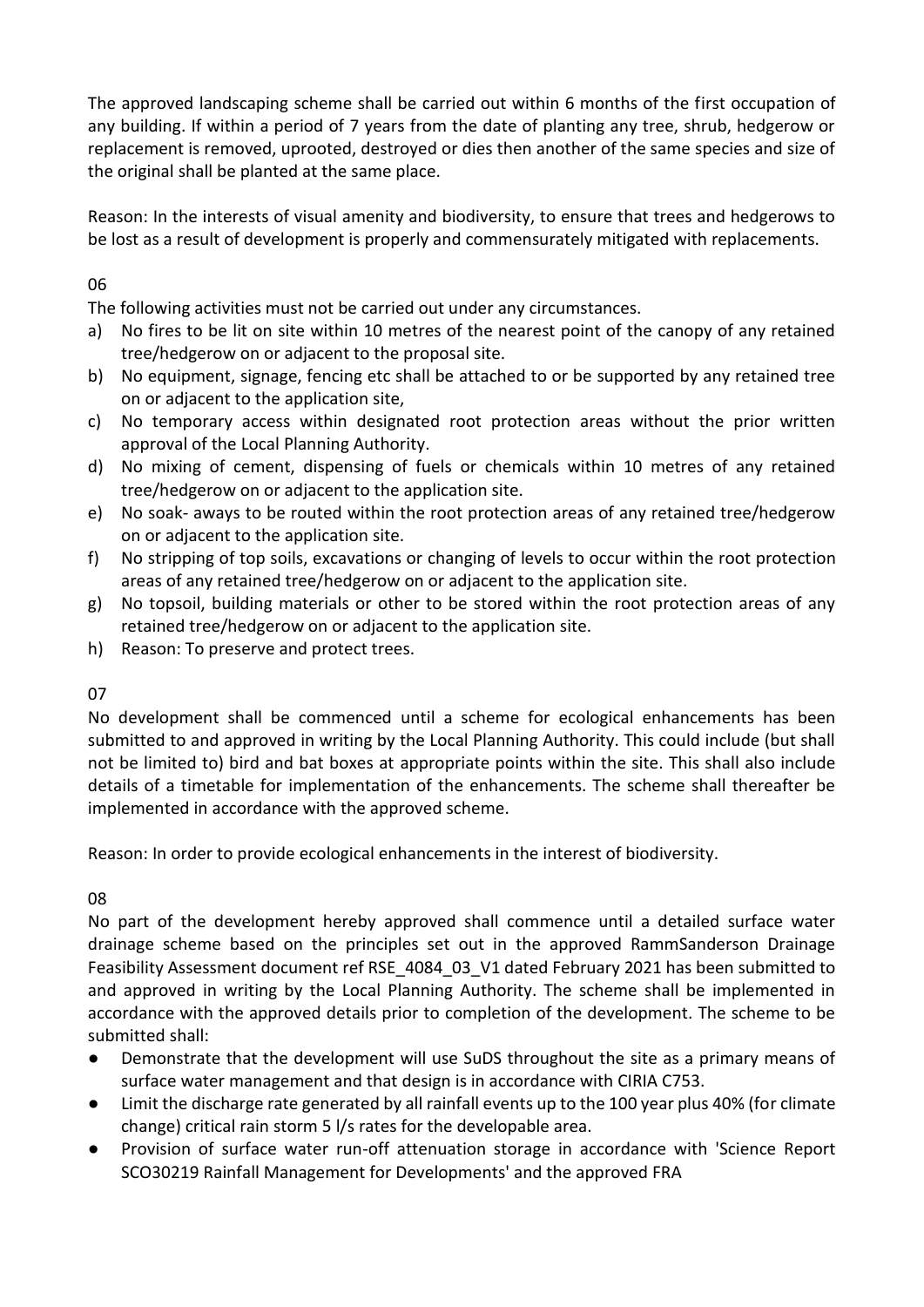- Provide detailed design (plans, network details and calculations) in support of any surface water drainage scheme, including details on any attenuation system, and the outfall arrangements. Calculations should demonstrate the performance of the designed system for a range of return periods and storm durations inclusive of the 1 in 1 year, 1 in 2 year, 1 in 30 year, 1 in 100 year and 1 in 100 year plus climate change return periods.
- For all exceedance to be contained within the site boundary without flooding new properties in a 100year+40% storm.
- Details of STW approval for connections to existing network and any adoption of site drainage infrastructure.
- Evidence of how the on-site surface water drainage systems shall be maintained and managed after completion and for the lifetime of the development to ensure long term

Reason: To ensure that the development is provided with a satisfactory means of drainage and does not increase flood risk.

# 09

The development hereby permitted shall take place in full accordance with the mitigation measures set out in paragraphs 5.2 and 5.3 of the submitted 'Flood Risk Assessment Date November 2020'.

Reason: To ensure that the risks to future users of the land are eliminated and or minimised to ensure that development can take place without unacceptable risk.

## 10

No part of the development hereby permitted shall be brought into use until the new access has been designed to:

- have a minimum width of 6.0m for the first 5.0m rear of the highway boundary;
- have 6.0m radius kerbs each side of the site access;
- · provide for the access at a location as shown on the indicative plan ref. job no.

812.492.15, drawing no. (19)101 rev. C, titled: Proposed Site Plan (Indicative), dated November 2020

- be constructed in bound material (not loose gravel) for a distance of minimum 5.0m behind the highway boundary;
- · have vehicular visibility splays clearly shown on the plan measuring 2.4m x 43m with no obstruction to the visibility above 0.6m high in accordance with details to be first submitted to and approved in writing by the Local Planning Authority and thereafter constructed in accordance with the approved details.

Reason: In the interest of highway safety.

# 11

The submission of each reserved matters application shall be accompanied by an up to date Noise Assessment which shall include updated background noise modelling data where appropriate (such as there being a change in circumstance since the original noise modelling was undertaken) and where necessary, a Noise Attenuation Scheme shall be submitted to and approved in writing by the Local Planning Authority. The approved attenuation scheme shall be implemented on site prior to first occupation of the accommodation and retained thereafter.

Reason: To ensure that noise levels and vibration, specifically from the railway and A46 are appropriately mitigated and that the mitigation measures are implemented in a timely manner in the interests of residential amenity.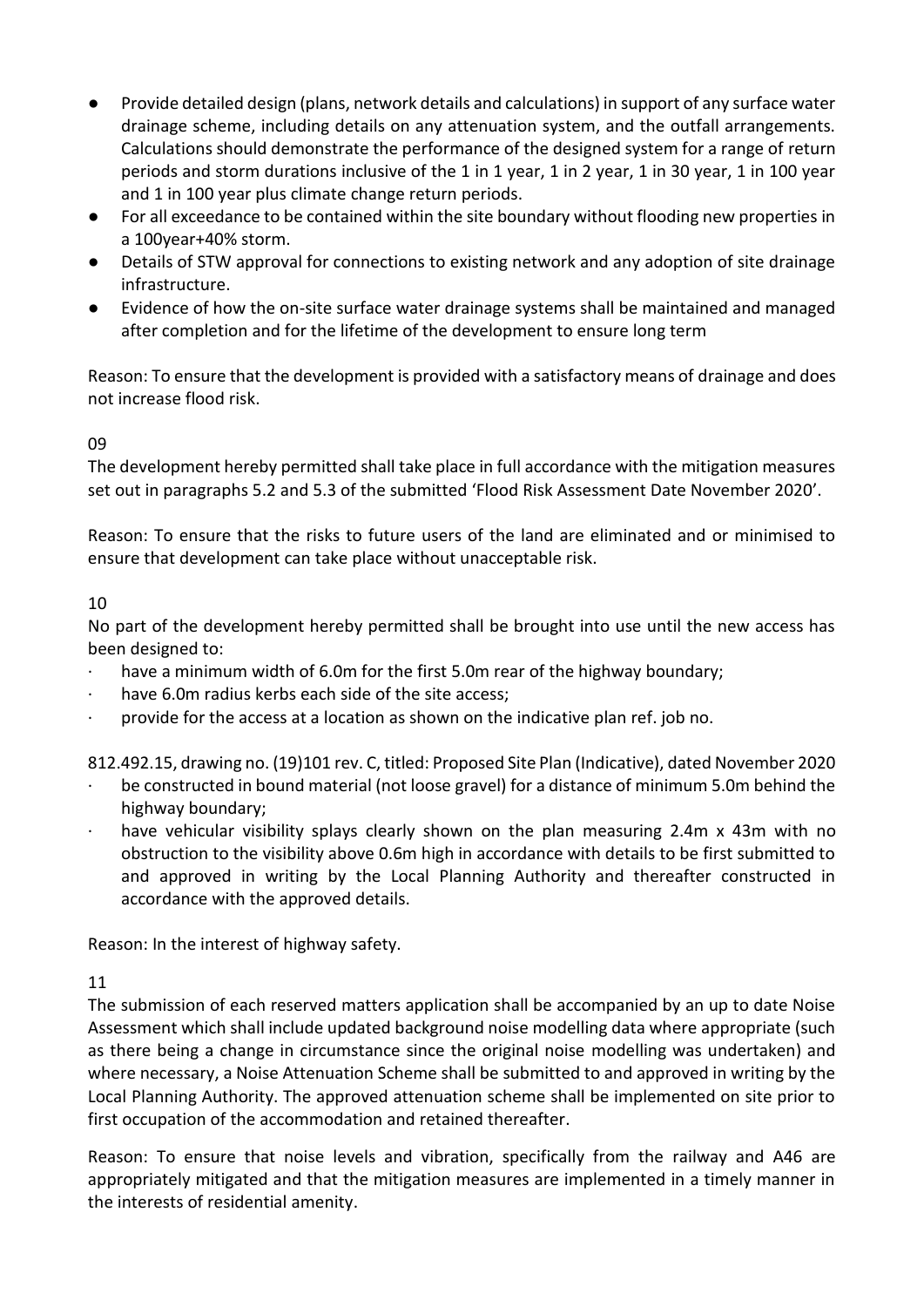# 12

No development shall commence until a detailed design and specification of improvement to and diversion/stopping up of the public right of way has first been submitted to and approved in writing by the Local Planning Authority. The improvement/stopping up/diversion shall be carried out in accordance with the approved details. The submitted details shall include details of proposed surface treatments and lighting.

Reason: To retain a safe and sustainable pedestrian route.

# 13

No site clearance works including building or shrubbery removal shall take place and no tree shall be lopped, topped, felled or otherwise removed during the bird nesting period (beginning of March to end of August inclusive) unless a precautionary pre-start nesting bird survey has been carried out by a qualified ecologist/ornithologist and agreed in writing by the local planning authority.

Reason: To ensure that adequate provision is made for the protection of nesting birds on site.

# **Notes to Applicant**

# 01

The applicant is advised that all planning permissions granted on or after the 1st December 2011 may be subject to the Community Infrastructure Levy (CIL). Full details of CIL are available on the Council's website at www.newark-sherwooddc.gov.uk/cil/

The proposed development has been assessed and it is the Council's view that CIL is not payable on the development hereby approved as the development type proposed is zero rated in this location.

# 02

This application has been the subject of discussions during the application process to ensure that the proposal is acceptable. The District Planning Authority has accordingly worked positively and pro-actively, seeking solutions to problems arising in coming to its decision. This is fully in accordance with Town and Country Planning (Development Management Procedure) (England) Order 2015 (as amended).

# 03

Cadent have identified operational gas apparatus within the application site boundary. BEFORE carrying out any work you must:

- Ensure that no works are undertaken in the vicinity of our gas pipelines and that no heavy plant, machinery or vehicles cross the route of the pipeline until detailed consultation has taken place.
- Carefully read these requirements including the attached guidance documents and maps showing the location of apparatus.
- Contact the landowner and ensure any proposed works in private land do not infringe Cadent and/or National Grid's legal rights (i.e. easements or wayleaves). If the works are in the road or footpath the relevant local authority should be contacted.
- Ensure that all persons, including direct labour and contractors, working for you on or near Cadent and/or National Grid's apparatus follow the requirements of the HSE Guidance Notes HSG47 - 'Avoiding Danger from Underground Services' and GS6 – 'Avoidance of danger from overhead electric power lines'. This guidance can be downloaded free of charge at [http://www.hse.gov.uk](http://www.hse.gov.uk/)